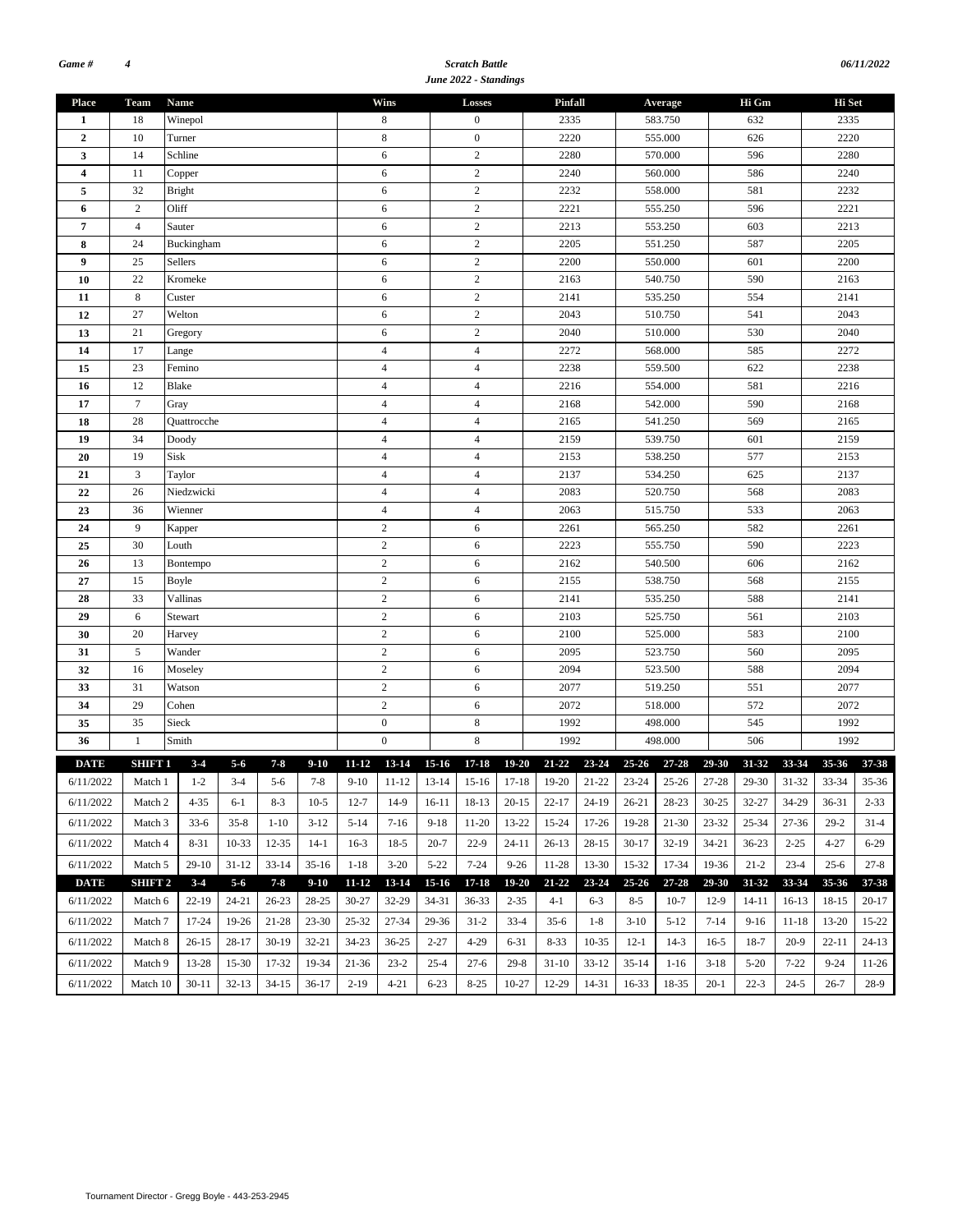*Game # 4*

*Scratch Battle 06/11/2022 June 2022 - Standings*

| <i>06/11/20</i> |  |  |
|-----------------|--|--|
|                 |  |  |

|                      |            | Hi Scratch Game - Team |                  | Hi Average - Men      |            | Hi Average - Women     |            |  |  |  |  |
|----------------------|------------|------------------------|------------------|-----------------------|------------|------------------------|------------|--|--|--|--|
|                      | Winepol    | 632                    |                  | John DeAntoniis       | 174.750    | <b>Abbey Schline</b>   | 145.500    |  |  |  |  |
| Turner               |            | 626                    |                  | Chris Kruger, Jr.     | 170.750    | Dani McClay            | 144.000    |  |  |  |  |
| Taylor               |            | 625                    |                  | Don Dove              | 166.750    | <b>Melissa Mahoney</b> | 139.500    |  |  |  |  |
| Hi Game - Men        |            | Hi Set - Men           |                  | Larry Lipka           | 164.000    | Lisa Huber             | 136.000    |  |  |  |  |
| Chris Kruger, Jr.    | 221        | John DeAntoniis        | 699              | Rob Triplett, Jr.     | 161.000    | <b>Felicity Doody</b>  | 135.750    |  |  |  |  |
| John DeAntoniis      | 210        | Chris Kruger, Jr.      | 683              | <b>Bernie Hipkins</b> | 158.250    | <b>Britney Burke</b>   | 133.500    |  |  |  |  |
| Rob Triplett, Jr.    | 195        | Don Dove               | 667              | Mark Klingelhofer     | 158.000    | <b>Kristy Penny</b>    | 130.000    |  |  |  |  |
| Hi Game - Women      |            | Hi Set - Women         |                  | Wayne Lipka           | 157.750    | <b>Chasity Gray</b>    | 129.500    |  |  |  |  |
| Rebecca Dove Kendall | 173        | Abbey Schline          | 582              | Colby DeAntoniis      | 154.250    | Rebecca Dove Kendall   | 128.750    |  |  |  |  |
| Abbey Schline        | 164        | Dani McClay            | 576              | Andy Gerhard          | 153.250    | Jill Manns             | 127.750    |  |  |  |  |
| <b>Chasity Gray</b>  | 164        | Melissa Mahoney        | 558              | Daniel Mahoney        | 150.750    | Stephanie Smith        | 126.750    |  |  |  |  |
|                      |            |                        |                  | <b>Substitutes</b>    |            |                        |            |  |  |  |  |
| Name                 | Ent<br>Gms | Pinfall<br>Avg.        | <b>Set</b><br>Gm | Name                  | Ent<br>Gms | Pinfall<br>Gm<br>Avg.  | <b>Set</b> |  |  |  |  |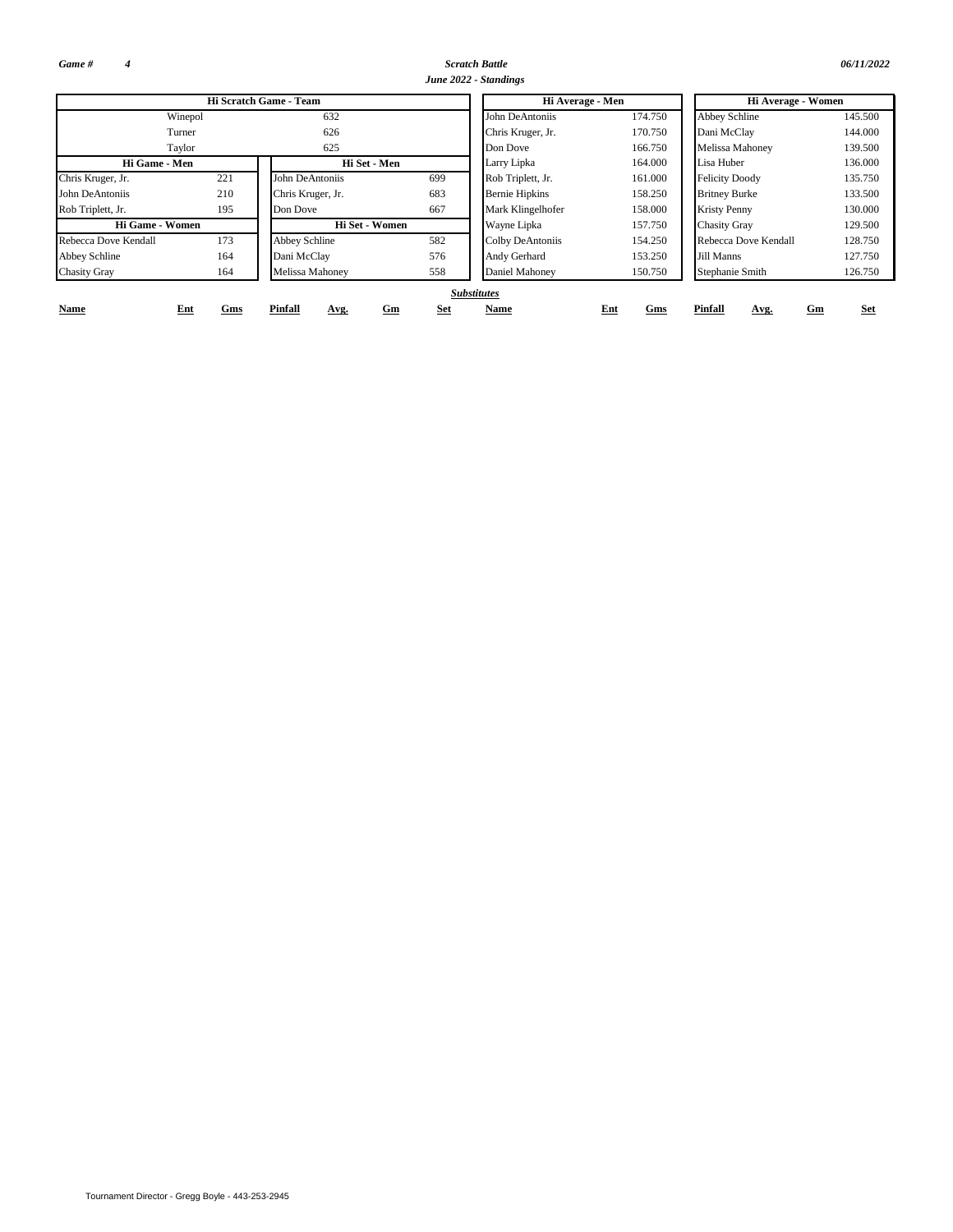## *Game # 4 Scratch Battle 6/11/2022*

*June 2022 - Statistics*

| $#1$ - Smith             | Ent |                | <b>Gms</b> Pinfall | Avg.    | Gm  | <b>Set</b> | $# 2 - Oliff$        | Ent |                | <b>Gms</b> Pinfall | Avg.        | Gm  | <b>Set</b> | $#3$ - Taylor          | Ent |                | <b>Gms</b> Pinfall | Avg.    | Gm  | <b>Set</b> |
|--------------------------|-----|----------------|--------------------|---------|-----|------------|----------------------|-----|----------------|--------------------|-------------|-----|------------|------------------------|-----|----------------|--------------------|---------|-----|------------|
| Stephanie Smith          | 118 | $\overline{4}$ | 507                | 126.750 | 147 | 507        | <b>Brian Oliff</b>   | 131 | $\overline{4}$ | 536                | 134.000     | 138 | 536        | Mike Barnes            | 123 | $\overline{4}$ | 553                | 138.250 | 170 | 553        |
| John Wright              | 120 | $\overline{4}$ | 499                | 124.750 | 172 | 499        | John Beuchert        | 132 | $\overline{4}$ | 529                | 132.250 157 |     | 529        | <b>Bradley Taylor</b>  | 137 | $\overline{4}$ | 489                | 122.250 | 161 | 489        |
| Kenny Mittelstetter, III | 120 | $\overline{4}$ | 523                | 130.750 | 145 | 523        | Kevin Gibson         | 133 | $\overline{4}$ | 580                | 145.000 159 |     | 580        | Brian Banzhoff         | 138 | $\overline{4}$ | 515                | 128.750 | 133 | 515        |
| Pixie Brown              | 132 | $\overline{4}$ | 463                | 115.750 | 131 | 463        | Dani McClay          | 135 | $\overline{4}$ | 576                | 144.000 160 |     | 576        | Jeremy Wood            | 140 | 4              | 580                | 145.000 | 161 | 580        |
| #1 - Smith Total         | 490 |                |                    |         |     |            | #2 - Oliff Total     | 531 |                |                    |             |     |            | #3 - Taylor Total      | 538 |                |                    |         |     |            |
| #4 - Sauter              | Ent |                | <b>Gms</b> Pinfall | Avg.    | Gm  | <b>Set</b> | #5 - Wander          | Ent |                | <b>Gms</b> Pinfall | Avg.        | Gm  | <b>Set</b> | # 6 - Stewart          | Ent |                | <b>Gms</b> Pinfall | Avg.    | Gm  | <b>Set</b> |
| Janet Sauter             | 127 | $\overline{4}$ | 464                | 116.000 | 128 | 464        | Josh Bull            | 111 | $\overline{4}$ | 515                | 128.750     | 167 | 515        | Carrie Matheson        | 124 | $\overline{4}$ | 497                | 124.250 | 134 | 497        |
| Steve Bull               | 135 | $\overline{4}$ | 541                | 135.250 | 164 | 541        | Dave Wander          | 132 | 4              | 491                | 122.750     | 132 | 491        | <b>Justin Stewart</b>  | 128 | $\overline{4}$ | 473                | 118.250 | 139 | 473        |
| Kevin Burke              | 136 | $\overline{4}$ | 552                | 138.000 | 177 | 552        | Greg Burdick         | 138 | $\overline{4}$ | 536                | 134.000     | 170 | 536        | Matt Anastasi          | 141 | $\overline{4}$ | 557                | 139.250 | 157 | 557        |
| Larry Lipka              | 136 | $\overline{4}$ | 656                | 164.000 | 193 | 656        | Scott Wolgamuth      | 145 | 4              | 553                | 138.250     | 159 | 553        | Chuck Paris            | 143 | $\overline{4}$ | 576                | 144.000 | 171 | 576        |
| #4 - Sauter Total        | 534 |                |                    |         |     |            | #5 - Wander Total    | 526 |                |                    |             |     |            | #6 - Stewart Total     | 536 |                |                    |         |     |            |
| $#7 - Gray$              | Ent |                | <b>Gms</b> Pinfall | Avg.    | Gm  | <b>Set</b> | # 8 - Custer         | Ent |                | <b>Gms</b> Pinfall | Avg.        | Gm  | <b>Set</b> | $#9$ - Kapper          | Ent |                | <b>Gms</b> Pinfall | Avg.    | Gm  | <b>Set</b> |
| <b>Chasity Gray</b>      | 126 | $\overline{4}$ | 518                | 129.500 | 164 | 518        | <b>Trevor Custer</b> | 103 | $\overline{4}$ | 465                | 116.250     | 134 | 465        | Jeff Kapper            | 130 | $\overline{4}$ | 570                | 142.500 | 165 | 570        |
| <b>Bobby Stockman</b>    | 132 | $\overline{4}$ | 568                | 142.000 | 181 | 568        | Zander Beddow        | 141 | $\overline{4}$ | 532                | 133.000     | 147 | 532        | Patrick Sortino        | 132 | $\overline{4}$ | 582                | 145.500 | 153 | 582        |
| Ray Keith                | 137 | $\overline{4}$ | 556                | 139.000 | 142 | 556        | Colton Gue           | 144 | $\overline{4}$ | 588                | 147.000     | 155 | 588        | Rob Barry              | 134 | $\overline{4}$ | 599                | 149.750 | 166 | 599        |
| Richie Hipkins           | 145 | $\overline{4}$ | 526                | 131.500 | 144 | 526        | Phil Dix             | 148 | $\overline{4}$ | 556                | 139.000     | 162 | 556        | <b>Bob Subock</b>      | 139 | 4              | 510                | 127.500 | 148 | 510        |
| #7 - Gray Total          | 540 |                |                    |         |     |            | #8 - Custer Total    | 536 |                |                    |             |     |            | #9 - Kapper Total      | 535 |                |                    |         |     |            |
| $#10$ - Turner           | Ent |                | <b>Gms</b> Pinfall | Avg.    | Gm  | <b>Set</b> | #11 - Copper         | Ent |                | <b>Gms</b> Pinfall | Avg.        | Gm  | <b>Set</b> | #12 - Blake            | Ent |                | <b>Gms</b> Pinfall | Avg.    | Gm  | <b>Set</b> |
| Logan Turner             | 112 | $\overline{4}$ | 553                | 138.250 | 179 | 553        | Mike Copper          | 117 | $\overline{4}$ | 502                | 125.500     | 148 | 502        | <b>Marty Barnes</b>    | 128 | $\overline{4}$ | 506                | 126.500 | 146 | 506        |
| <b>Steve Holtzner</b>    | 141 | $\overline{4}$ | 552                | 138.000 | 156 | 552        | <b>Joe Elliott</b>   | 123 | $\overline{4}$ | 550                | 137.500     | 148 | 550        | Isaac Blake            | 131 | $\overline{4}$ | 506                | 126.500 | 135 | 506        |
| Wayne Lipka              | 141 | $\overline{4}$ | 631                | 157.750 | 176 | 631        | Rob Triplett, Jr.    | 133 | $\overline{4}$ | 644                | 161.000     | 195 | 644        | Alex Barnes            | 136 | $\overline{4}$ | 537                | 134.250 | 156 | 537        |
| <b>Brian Vest</b>        | 146 | 4              | 484                | 121.000 | 139 | 484        | Mark Berends         | 143 | 4              | 544                | 136.000     | 152 | 544        | Don Dove               | 144 | 4              | 667                | 166.750 | 181 | 667        |
| #10 - Turner Total       | 540 |                |                    |         |     |            | #11 - Copper Total   | 516 |                |                    |             |     |            | #12 - Blake Total      | 539 |                |                    |         |     |            |
| #13 - Bontempo           | Ent |                | <b>Gms</b> Pinfall | Avg.    | Gm  | <b>Set</b> | #14 - Schline        | Ent |                | <b>Gms</b> Pinfall | Avg.        | Gm  | <b>Set</b> | #15 - Boyle            | Ent |                | <b>Gms</b> Pinfall | Avg.    | Gm  | Set        |
| Scott Bontempo           | 118 | $\overline{4}$ | 582                | 145.500 | 165 | 582        | Abbey Schline        | 130 | $\overline{4}$ | 582                | 145.500     | 164 | 582        | Gregg Boyle            | 127 | $\overline{4}$ | 542                | 135.500 | 169 | 542        |
| <b>Billy Koontz</b>      | 138 | $\overline{4}$ | 486                | 121.500 | 161 | 486        | <b>Britney Burke</b> | 130 | $\overline{4}$ | 534                | 133.500 156 |     | 534        | Mark Schwabline        | 131 | $\overline{4}$ | 573                | 143.250 | 161 | 573        |
| Rob Yowell               | 139 | $\overline{4}$ | 523                | 130.750 | 146 | 523        | Winnie Shriver, Jr.  | 139 | $\overline{4}$ | 593                | 148.250     | 165 | 593        | <b>Barry Schriefer</b> | 132 | $\overline{4}$ | 560                | 140.000 | 155 | 560        |
| John Huber               | 144 | 4              | 571                | 142.750 | 174 | 571        | Greg Schriefer       | 141 | 4              | 571                | 142.750 172 |     | 571        | Tim Bosley             | 150 | 4              | 480                | 120.000 | 133 | 480        |
| #13 - Bontempo Total     | 539 |                |                    |         |     |            | #14 - Schline Total  | 540 |                |                    |             |     |            | #15 - Boyle Total      | 540 |                |                    |         |     |            |
| #16 - Moseley            | Ent |                | <b>Gms</b> Pinfall | Avg.    | Gm  | <b>Set</b> | $#17$ - Lange        | Ent |                | <b>Gms</b> Pinfall | Avg.        | Gm  | <b>Set</b> | $#18$ - Winepol        | Ent |                | <b>Gms</b> Pinfall | Avg.    | Gm  | <b>Set</b> |
| <b>Tom Moseley</b>       | 121 | $\overline{4}$ | 505                | 126.250 | 143 | 505        | Donovan Lange        | 106 | $\overline{4}$ | 550                | 137.500     | 150 | 550        | Jonathon Winepol       | 97  | $\overline{4}$ | 474                | 118.500 | 139 | 474        |
| <b>Jason Arnett</b>      | 134 | $\overline{4}$ | 548                | 137.000 | 166 | 548        | Erik Pistorio        | 136 | $\overline{4}$ | 533                | 133.250     | 153 | 533        | Walt Brooks            | 142 | $\overline{4}$ | 545                | 136.250 | 143 | 545        |
| <b>Scott Mills</b>       | 137 | $\overline{4}$ | 485                | 121.250 | 138 | 485        | John Biederman       | 143 | 4              | 597                | 149.250     | 184 | 597        | Colby DeAntoniis       | 148 | 4              | 617                | 154.250 | 169 | 617        |
| Joe Ruthvin              | 141 | 4              | 556                | 139.000 | 158 | 556        | Matt Kruger          | 151 | 4              | 592                | 148.000     | 160 | 592        | John DeAntoniis        | 148 | $\overline{4}$ | 699                | 174.750 | 210 | 699        |
| #16 - Moseley Total      | 533 |                |                    |         |     |            | #17 - Lange Total    | 536 |                |                    |             |     |            | #18 - Winepol Total    | 535 |                |                    |         |     |            |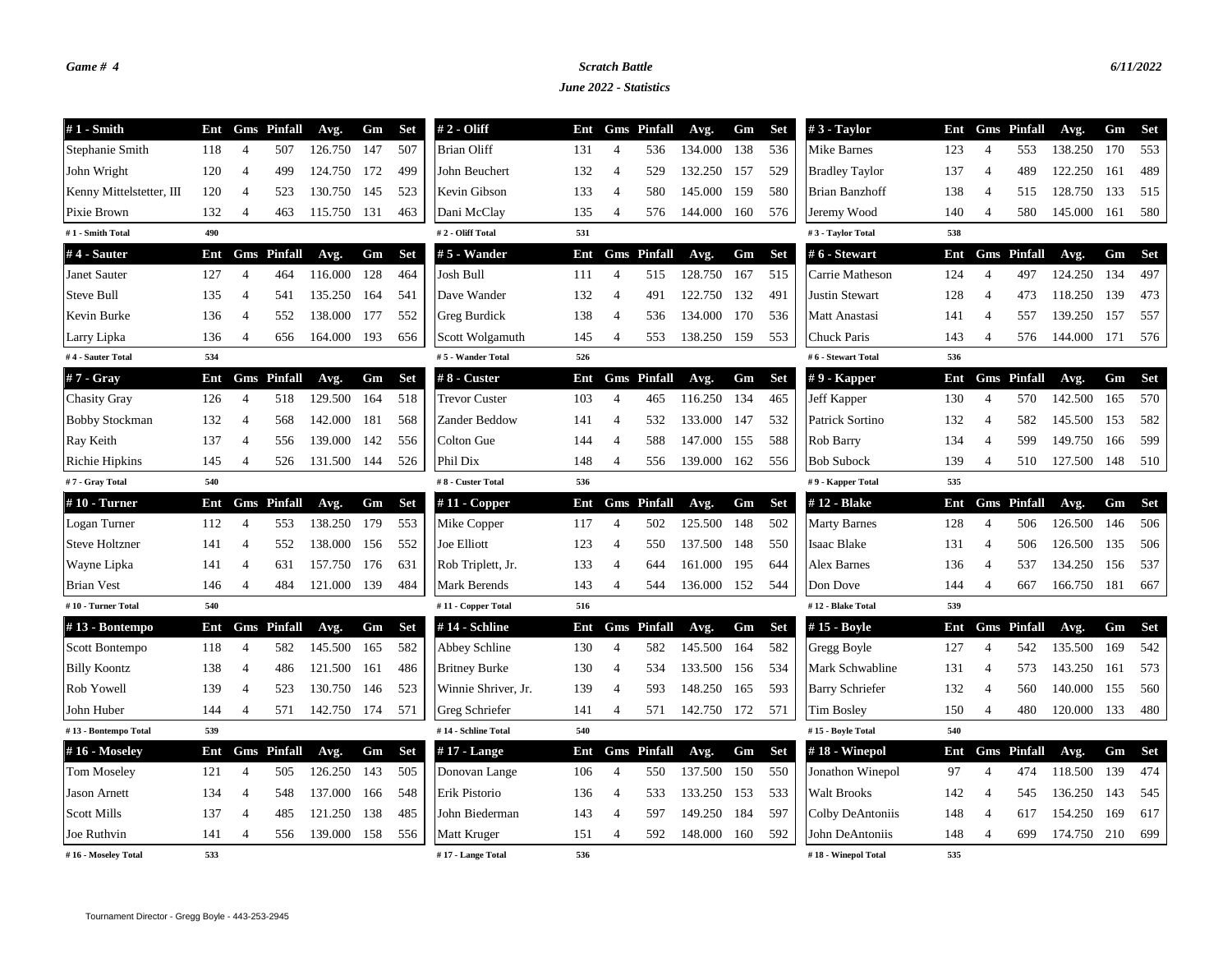## *Game # 4 Scratch Battle 6/11/2022*

*June 2022 - Statistics*

| #19 - Sisk               | Ent |                | <b>Gms</b> Pinfall | Avg.    | Gm  | <b>Set</b> | $#20$ - Harvey         | Ent |                | <b>Gms</b> Pinfall | Avg.    | Gm  | <b>Set</b> | # 21 - Gregory         | Ent |                | <b>Gms</b> Pinfall | Avg.    | Gm  | <b>Set</b> |
|--------------------------|-----|----------------|--------------------|---------|-----|------------|------------------------|-----|----------------|--------------------|---------|-----|------------|------------------------|-----|----------------|--------------------|---------|-----|------------|
| Mike Sisk                | 123 | 4              | 553                | 138.250 | 154 | 553        | <b>Thomas Harvey</b>   | 120 | $\overline{4}$ | 571                | 142.750 | 168 | 571        | Marcie Gregory         | 125 | 4              | 506                | 126.500 | 145 | 506        |
| Mike Bertoldi            | 130 | $\overline{4}$ | 525                | 131.250 | 154 | 525        | Matt Warehime          | 131 | $\overline{4}$ | 488                | 122.000 | 141 | 488        | Nick Harmel            | 127 | $\overline{4}$ | 535                | 133.750 | 157 | 535        |
| <b>Scott Mauk</b>        | 141 | 4              | 536                | 134.000 | 152 | 536        | <b>Chuck Cook</b>      | 137 | $\overline{4}$ | 537                | 134.250 | 149 | 537        | RJ Hodges              | 131 | $\overline{4}$ | 477                | 119.250 | 128 | 477        |
| <b>Steve Dryer</b>       | 144 | $\overline{4}$ | 539                | 134.750 | 150 | 539        | Brian Santuccio-Wever  | 143 | $\overline{4}$ | 504                | 126.000 | 140 | 504        | Chris Hook             | 141 | $\overline{4}$ | 522                | 130.500 | 143 | 522        |
| #19 - Sisk Total         | 538 |                |                    |         |     |            | #20 - Harvey Total     | 531 |                |                    |         |     |            | #21 - Gregory Total    | 524 |                |                    |         |     |            |
| # 22 - Kromeke           | Ent |                | <b>Gms</b> Pinfall | Avg.    | Gm  | <b>Set</b> | # 23 - Femino          | Ent |                | <b>Gms</b> Pinfall | Avg.    | Gm  | <b>Set</b> | # 24 - Buckingham      | Ent |                | <b>Gms</b> Pinfall | Avg.    | Gm  | <b>Set</b> |
| Sean Kromeke             | 121 | 4              | 441                | 110.250 | 132 | 441        | Mia Femino             | 116 | $\overline{4}$ | 497                | 124.250 | 159 | 497        | Nick Green             | 112 | $\overline{4}$ | 503                | 125.750 | 142 | 503        |
| Travelle Johnson         | 127 | $\overline{4}$ | 581                | 145.250 | 161 | 581        | Matt Zoch              | 131 | $\overline{4}$ | 527                | 131.750 | 159 | 527        | Matt Buckingham        | 141 | $\overline{4}$ | 598                | 149.500 | 162 | 598        |
| Jason Saghy              | 142 | $\overline{4}$ | 542                | 135.500 | 148 | 542        | Nicholas Lloyd         | 136 | $\overline{4}$ | 531                | 132.750 | 154 | 531        | Jonathan Green         | 141 | $\overline{4}$ | 603                | 150.750 | 170 | 603        |
| <b>Joey Sears</b>        | 149 | 4              | 599                | 149.750 | 171 | 599        | Chris Kruger, Jr.      | 148 | $\overline{4}$ | 683                | 170.750 | 221 | 683        | Kyle Bull              | 143 | $\overline{4}$ | 501                | 125.250 | 144 | 501        |
| #22 - Kromeke Total      | 539 |                |                    |         |     |            | #23 - Femino Total     | 531 |                |                    |         |     |            | #24 - Buckingham Total | 537 |                |                    |         |     |            |
| $#25$ - Sellers          | Ent |                | <b>Gms</b> Pinfall | Avg.    | Gm  | <b>Set</b> | #26 - Niedzwicki       | Ent |                | <b>Gms</b> Pinfall | Avg.    | Gm  | <b>Set</b> | # 27 - Welton          | Ent |                | <b>Gms</b> Pinfall | Avg.    | Gm  | <b>Set</b> |
| <b>Kylie Sellers</b>     | 110 | $\overline{4}$ | 462                | 115.500 | 131 | 462        | Andrea Niedzwicki      | 120 | $\overline{4}$ | 494                | 123.500 | 134 | 494        | <b>Russ Welton</b>     | 125 | $\overline{4}$ | 455                | 113.750 | 143 | 455        |
| Jeramie Killingsworth    | 132 | 4              | 552                | 138.000 | 162 | 552        | <b>Gary McKinsey</b>   | 135 | $\overline{4}$ | 512                | 128.000 | 153 | 512        | Dave Jones             | 127 | $\overline{4}$ | 476                | 119.000 | 129 | 476        |
| John Davis, Jr.          | 142 | 4              | 553                | 138.250 | 180 | 553        | Mike Manns             | 141 | $\overline{4}$ | 533                | 133.250 | 177 | 533        | <b>Bill Collison</b>   | 141 | 4              | 545                | 136.250 | 147 | 545        |
| Bernie Hipkins           | 154 | 4              | 633                | 158.250 | 181 | 633        | Lisa Huber             | 144 | $\overline{4}$ | 544                | 136.000 | 146 | 544        | <b>Billy Thomas</b>    | 147 | $\overline{4}$ | 567                | 141.750 | 165 | 567        |
| # 25 - Sellers Total     | 538 |                |                    |         |     |            | #26 - Niedzwicki Total | 540 |                |                    |         |     |            | #27 - Welton Total     | 540 |                |                    |         |     |            |
| #28 - Quattrocche        | Ent |                | <b>Gms</b> Pinfall | Avg.    | Gm  | <b>Set</b> | # 29 - Cohen           | Ent |                | <b>Gms</b> Pinfall | Avg.    | Gm  | <b>Set</b> | #30 - Louth            | Ent |                | <b>Gms</b> Pinfall | Avg.    | Gm  | <b>Set</b> |
| <b>Chuck Quattrocche</b> | 129 | $\overline{4}$ | 548                | 137.000 | 152 | 548        | Melissa Mahoney        | 128 | $\overline{4}$ | 558                | 139.500 | 150 | 558        | <b>Spencer Mahoney</b> | 108 | $\overline{4}$ | 505                | 126.250 | 139 | 505        |
| <b>Jason Sauter</b>      | 134 | $\overline{4}$ | 578                | 144.500 | 161 | 578        | Tara Cohen             | 130 | $\overline{4}$ | 488                | 122.000 | 141 | 488        | Chris Louth            | 134 | $\overline{4}$ | 523                | 130.750 | 148 | 523        |
| <b>Steve Rowley</b>      | 135 | 4              | 541                | 135.250 | 147 | 541        | Rebecca Dove Kendall   | 135 | $\overline{4}$ | 515                | 128.750 | 173 | 515        | Rob Hanley             | 140 | $\overline{4}$ | 592                | 148.000 | 181 | 592        |
| Erik Pellett             | 139 | $\overline{4}$ | 498                | 124.500 | 145 | 498        | Jill Manns             | 142 | $\overline{4}$ | 511                | 127.750 | 140 | 511        | Daniel Mahoney         | 140 | $\overline{4}$ | 603                | 150.750 | 166 | 603        |
| #28 - Quattrocche Total  | 537 |                |                    |         |     |            | #29 - Cohen Total      | 535 |                |                    |         |     |            | #30 - Louth Total      | 522 |                |                    |         |     |            |
| #31 - Watson             | Ent |                | <b>Gms</b> Pinfall | Avg.    | Gm  | <b>Set</b> | #32 - Bright           | Ent |                | <b>Gms</b> Pinfall | Avg.    | Gm  | <b>Set</b> | #33 - Vallinas         | Ent |                | <b>Gms</b> Pinfall | Avg.    | Gm  | <b>Set</b> |
| Chris Watson             | 124 | $\overline{4}$ | 559                | 139.750 | 169 | 559        | <b>Bill Bright</b>     | 124 | $\overline{4}$ | 539                | 134.750 | 142 | 539        | Mike Vallinas          | 130 | $\overline{4}$ | 546                | 136.500 | 159 | 546        |
| John Martin              | 126 | $\overline{4}$ | 533                | 133.250 | 140 | 533        | Johnny Wilson          | 129 | $\overline{4}$ | 551                | 137.750 | 147 | 551        | <b>Scott Phillips</b>  | 132 | $\overline{4}$ | 543                | 135.750 | 143 | 543        |
| <b>Chuck Hicks</b>       | 134 | $\overline{4}$ | 510                | 127.500 | 152 | 510        | Kevin Roycroft         | 134 | $\overline{4}$ | 510                | 127.500 | 136 | 510        | Michael Schaeffer      | 136 | $\overline{4}$ | 555                | 138.750 | 146 | 555        |
| Chris Veschusio          | 139 | 4              | 475                | 118.750 | 126 | 475        | Mark Klingelhofer      | 147 | $\overline{4}$ | 632                | 158.000 | 172 | 632        | Daniel Dryden          | 138 | $\overline{4}$ | 497                | 124.250 | 147 | 497        |
| #31 - Watson Total       | 523 |                |                    |         |     |            | #32 - Bright Total     | 534 |                |                    |         |     |            | #33 - Vallinas Total   | 536 |                |                    |         |     |            |
| #34 - Doody              | Ent |                | <b>Gms</b> Pinfall | Avg.    | Gm  | <b>Set</b> | #35 - Sieck            | Ent | Gms            | Pinfall            | Avg.    | Gm  | <b>Set</b> | #36 - Wienner          | Ent |                | <b>Gms</b> Pinfall | Avg.    | Gm  | <b>Set</b> |
| <b>Felicity Doody</b>    | 115 | $\overline{4}$ | 543                | 135.750 | 159 | 543        | <b>Becky Sieck</b>     | 125 | $\overline{4}$ | 454                | 113.500 | 129 | 454        | Conner Wienner         | 116 | $\overline{4}$ | 457                | 114.250 | 125 | 457        |
| Tommy Miller, Jr.        | 134 | $\overline{4}$ | 526                | 131.500 | 143 | 526        | Kristy Penny           | 128 | $\overline{4}$ | 520                | 130.000 | 148 | 520        | <b>Bill Fox</b>        | 131 | $\overline{4}$ | 468                | 117.000 | 140 | 468        |
| <b>Steve Baker</b>       | 137 | 4              | 559                | 139.750 | 170 | 559        | Lucas Penny            | 141 | $\overline{4}$ | 498                | 124.500 | 134 | 498        | Dennis Ober            | 134 | $\overline{4}$ | 525                | 131.250 | 155 | 525        |
| Dylan Hanshew            | 142 | 4              | 531                | 132.750 | 162 | 531        | James Simon            | 142 | $\overline{4}$ | 520                | 130.000 | 147 | 520        | Andy Gerhard           | 145 | $\overline{4}$ | 613                | 153.250 | 174 | 613        |
| #34 - Doody Total        | 528 |                |                    |         |     |            | #35 - Sieck Total      | 536 |                |                    |         |     |            | #36 - Wienner Total    | 526 |                |                    |         |     |            |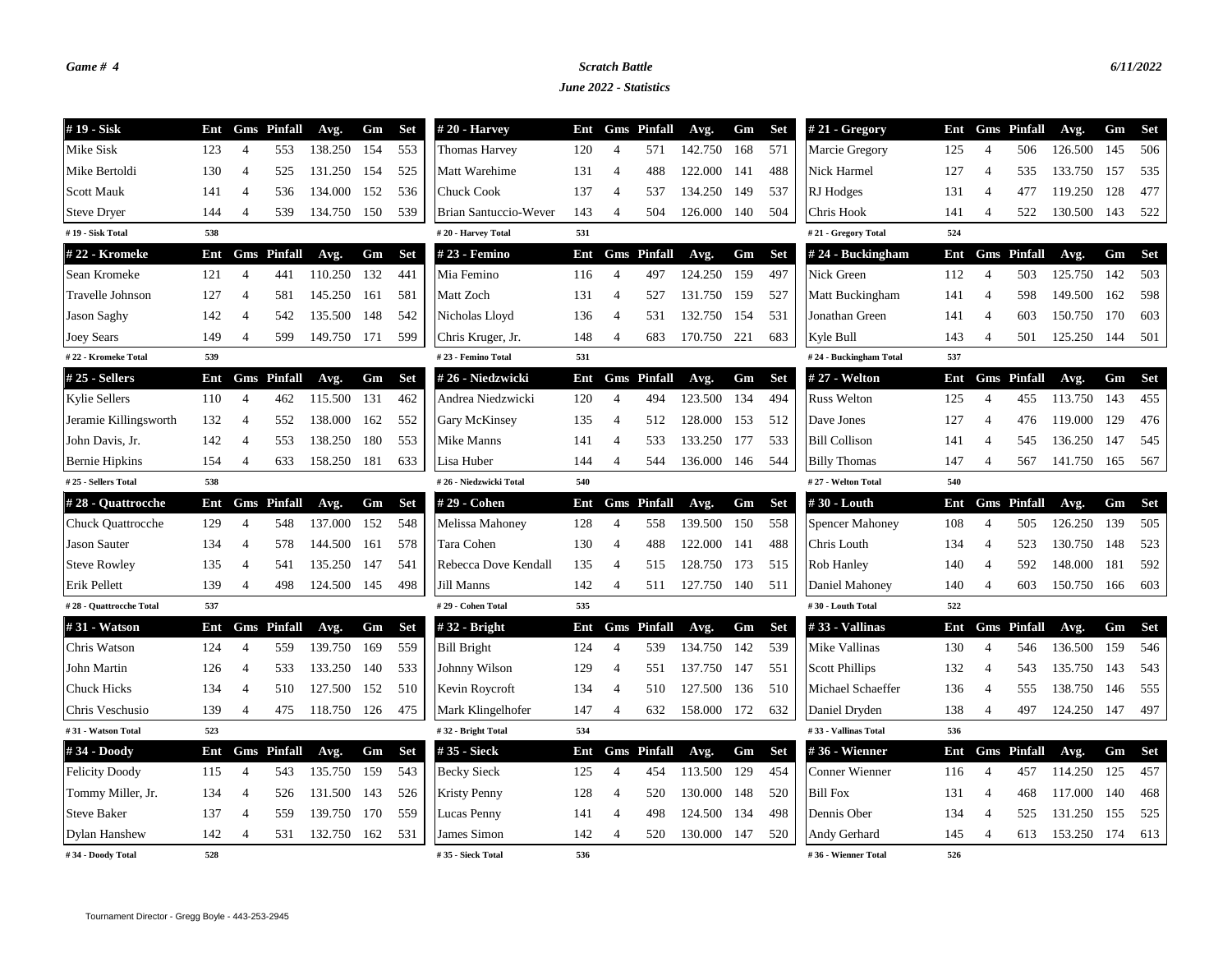### *June 2022 - Game 4 Results Scratch Battle*

| $#1$ - Smith             | Gm  | $# 2 - Oliff$                | Gm  | $#3$ - Taylor          | Gm  | $#4$ - Sauter         | Gm  | $\#$ 5 - Wander      | Gm  | #6 - Stewart          | Gm  |
|--------------------------|-----|------------------------------|-----|------------------------|-----|-----------------------|-----|----------------------|-----|-----------------------|-----|
| Stephanie Smith          | 111 | <b>Brian Oliff</b>           | 133 | <b>Mike Barnes</b>     | 170 | <b>Janet Sauter</b>   | 128 | Josh Bull            | 167 | Carrie Matheson       | 117 |
| John Wright              | 109 | John Beuchert                | 111 | <b>Bradley Taylor</b>  | 161 | <b>Steve Bull</b>     | 113 | Dave Wander          | 116 | <b>Justin Stewart</b> | 107 |
| Kenny Mittelstetter, III | 131 | Kevin Gibson                 | 148 | <b>Brian Banzhoff</b>  | 133 | Kevin Burke           | 143 | <b>Greg Burdick</b>  | 100 | Matt Anastasi         | 133 |
| Pixie Brown              | 131 | Dani McClay                  | 132 | Jeremy Wood            | 161 | Larry Lipka           | 149 | Scott Wolgamuth      | 159 | <b>Chuck Paris</b>    | 159 |
| <b>Total</b>             | 482 | <b>Total</b>                 | 524 | <b>Total</b>           | 625 | <b>Total</b>          | 533 | Total                | 542 | <b>Total</b>          | 516 |
| #7 - Gray                | Gm  | #8 - Custer                  | Gm  | $# 9$ - Kapper         | Gm  | $#10$ - Turner        | Gm  | $#11$ - Copper       | Gm  | #12 - Blake           | Gm  |
| <b>Chasity Gray</b>      | 164 | <b>Trevor Custer</b>         | 107 | Jeff Kapper            | 165 | Logan Turner          | 116 | Mike Copper          | 122 | <b>Marty Barnes</b>   | 122 |
| <b>Bobby Stockman</b>    | 146 | Zander Beddow                | 139 | Patrick Sortino        | 136 | <b>Steve Holtzner</b> | 121 | Joe Elliott          | 148 | <b>Isaac Blake</b>    | 126 |
| Ray Keith                | 136 | Colton Gue                   | 153 | Rob Barry              | 132 | Wayne Lipka           | 143 | Rob Triplett, Jr.    | 141 | <b>Alex Barnes</b>    | 156 |
| Richie Hipkins           | 144 | Phil Dix                     | 109 | <b>Bob Subock</b>      | 134 | <b>Brian Vest</b>     | 124 | Mark Berends         | 131 | Don Dove              | 152 |
| Total                    | 590 | Total                        | 508 | <b>Total</b>           | 567 | <b>Total</b>          | 504 | Total                | 542 | <b>Total</b>          | 556 |
| #13 - Bontempo           | Gm  | #14 - Schline                | Gm  | #15 - Boyle            | Gm  | #16 - Moseley         | Gm  | #17 - Lange          | Gm  | #18 - Winepol         | Gm  |
| Scott Bontempo           | 137 | Abbey Schline                | 142 | Gregg Boyle            | 169 | <b>Tom Moseley</b>    | 137 | Donovan Lange        | 136 | Jonathon Winepol      | 95  |
| <b>Billy Koontz</b>      | 106 | <b>Britney Burke</b>         | 156 | Mark Schwabline        | 161 | <b>Jason Arnett</b>   | 166 | Erik Pistorio        | 127 | <b>Walt Brooks</b>    | 125 |
| Rob Yowell               | 142 | Winnie Shriver, Jr.          | 133 | <b>Barry Schriefer</b> | 135 | <b>Scott Mills</b>    | 110 | John Biederman       | 142 | Colby DeAntoniis      | 142 |
| John Huber               | 112 | Greg Schriefer               | 149 | <b>Tim Bosley</b>      | 103 | Joe Ruthvin           | 126 | Matt Kruger          | 153 | John DeAntoniis       | 183 |
| <b>Total</b>             | 497 | <b>Total</b>                 | 580 | <b>Total</b>           | 568 | <b>Total</b>          | 539 | Total                | 558 | <b>Total</b>          | 545 |
| #19 - Sisk               | Gm  | $#20$ - Harvey               | Gm  | # 21 - Gregory         | Gm  | #22 - Kromeke         | Gm  | #23 - Femino         | Gm  | #24 - Buckingham      | Gm  |
| Mike Sisk                | 139 | <b>Thomas Harvey</b>         | 135 | Marcie Gregory         | 145 | Sean Kromeke          | 104 | Mia Femino           | 159 | Nick Green            | 126 |
| Mike Bertoldi            | 118 | Matt Warehime                | 111 | Nick Harmel            | 137 | Travelle Johnson      | 132 | Matt Zoch            | 159 | Matt Buckingham       | 142 |
| <b>Scott Mauk</b>        | 124 | <b>Chuck Cook</b>            | 149 | RJ Hodges              | 125 | <b>Jason Saghy</b>    | 133 | Nicholas Lloyd       | 129 | Jonathan Green        | 145 |
| <b>Steve Dryer</b>       | 129 | <b>Brian Santuccio-Wever</b> | 140 | Chris Hook             | 123 | <b>Joey Sears</b>     | 143 | Chris Kruger, Jr.    | 160 | Kyle Bull             | 128 |
| <b>Total</b>             | 510 | <b>Total</b>                 | 535 | <b>Total</b>           | 530 | <b>Total</b>          | 512 | Total                | 607 | <b>Total</b>          | 541 |
| $\#$ 25 - Sellers        | Gm  | #26 - Niedzwicki             | Gm  | # 27 - Welton          | Gm  | #28 - Quattrocche     | Gm  | #29 - Cohen          | Gm  | # $30 -$ Louth        | Gm  |
| <b>Kylie Sellers</b>     | 131 | Andrea Niedzwicki            | 122 | <b>Russ Welton</b>     | 143 | Chuck Quattrocche     | 152 | Melissa Mahoney      | 121 | Spencer Mahoney       | 138 |
| Jeramie Killingsworth    | 127 | <b>Gary McKinsey</b>         | 123 | Dave Jones             | 127 | <b>Jason Sauter</b>   | 161 | Tara Cohen           | 141 | Chris Louth           | 122 |
| John Davis, Jr.          | 146 | Mike Manns                   | 177 | <b>Bill Collison</b>   | 132 | <b>Steve Rowley</b>   | 130 | Rebecca Dove Kendall | 173 | <b>Rob Hanley</b>     | 137 |
| <b>Bernie Hipkins</b>    | 161 | Lisa Huber                   | 146 | <b>Billy Thomas</b>    | 139 | Erik Pellett          | 126 | Jill Manns           | 137 | Daniel Mahoney        | 149 |
| <b>Total</b>             | 565 | <b>Total</b>                 | 568 | <b>Total</b>           | 541 | <b>Total</b>          | 569 | Total                | 572 | <b>Total</b>          | 546 |
| #31 - Watson             | Gm  | #32 - Bright                 | Gm  | #33 - Vallinas         | Gm  | #34 - Doody           | Gm  | #35 - Sieck          | Gm  | #36 - Wienner         | Gm  |
| Chris Watson             | 169 | <b>Bill Bright</b>           | 125 | Mike Vallinas          | 110 | <b>Felicity Doody</b> | 123 | <b>Becky Sieck</b>   | 115 | Conner Wienner        | 125 |
| John Martin              | 137 | Johnny Wilson                | 126 | <b>Scott Phillips</b>  | 132 | Tommy Miller, Jr.     | 143 | <b>Kristy Penny</b>  | 148 | <b>Bill Fox</b>       | 140 |
| <b>Chuck Hicks</b>       | 129 | Kevin Roycroft               | 136 | Michael Schaeffer      | 130 | <b>Steve Baker</b>    | 101 | Lucas Penny          | 128 | Dennis Ober           | 114 |
| Chris Veschusio          | 116 | Mark Klingelhofer            | 144 | Daniel Dryden          | 98  | <b>Dylan Hanshew</b>  | 115 | James Simon          | 127 | Andy Gerhard          | 144 |
| <b>Total</b>             | 551 | <b>Total</b>                 | 531 | <b>Total</b>           | 470 | <b>Total</b>          | 482 | Total                | 518 | <b>Total</b>          | 523 |